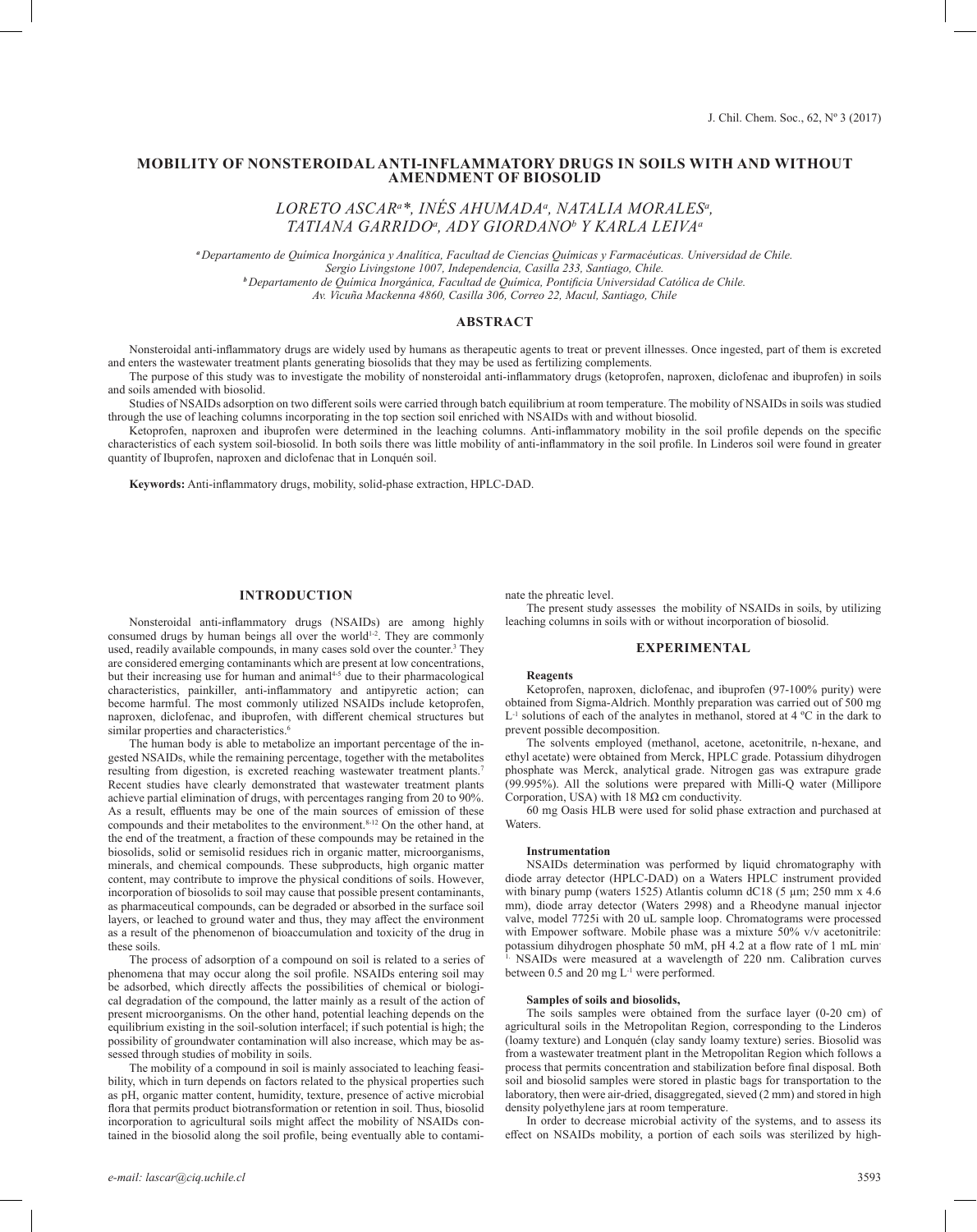pressure autoclave at a constant temperature (121 ºC, 103 kPa), for 45 min the first day and 30 min the second day.

#### **Characterization of soil and biosolid samples.**

pH was determined in the supernatant of a soil-water suspension 1:2.5 (w/v) ratio. Organic matter content was determined by the Metson method using spectrophotometry at 600 nm. Cation exchange capacity (CEC) was determined by the sodium acetate method at pH. Soil texture was determined by the hydrometer method.<sup>14</sup>

#### **Adsorption of NSAIDs on soil**

Studies of NSAID adsorption on soil were carried out in order to select the concentration of NSAIDs to carry out mobility tests on soil samples. These studies were done through batch equilibrium at room temperature. Five g of soil with different NSAIDs rates (from 0 to 500 mg  $L^{-1}$ ) were equilibrated in 25 mL of CaCl<sub>2</sub> 0.01 mol L<sup>-1</sup> solution (to keep ionic strength of the medium constant) and 5  $g$  of NaN<sub>3</sub> (to suppress microbial activity during equilibrium). Tubes were shaken in a reciprocal mechanical agitator for 24 h. After centrifugation, the aqueous portion was filtered and clean-up with OASIS HLB cartridge.<sup>15</sup> Quantification was performed by HPLC – DAD.

### **Mobility of NSAIDs in leaching columns**

In order to achieve a higher content of NSAIDs in soil samples with similar physical and chemical characteristics, solutions of each anti-inflammatory were incorporated into the soil.

Studies of NSAIDs mobility in soil were performed on acrylic leaching columns, 12 cm long and 2.5 cm inner diameter (ID). Each column was divided into six equal 2 cm sections. The top section of the column contained 6 g of soil or sterilized soil, biosolid (0 or 200 Mg ha<sup>-1</sup>) and the equivalent to  $200$ mg of each NSAIDs per kg of soil (previously, they were kept in incubator to field capacity for 7 days at room temperature). Soil or sterilized soil was incorporated to the other next four sections, and quartz to the bottom section. The columns were filled and humidified, kept at room temperature for 15 days, covered with aluminum foil. They were daily humidified with  $3 \text{ mL } CaCl_2\ 0.5$ mol L-1 and the columns were covered at the top to reduce any losses due to evaporation.<sup>16</sup> At the end of this period, each column section was dried for further extraction of the NSAIDs from soil.

### **NSAIDs extraction methodology from soils and biosolids**

NSAIDs extraction from soils was carried out with ultrasound assisted solvent extraction and further clean-up by means of solid-phase extraction using OASIS HLB cartridges.

4 g soil from each section was transferred to glass centrifuge tubes and consecutively extracted with 20 mL methanol, 10 mL methanol, and twice with 10 mL acetone for 5-min periods, with centrifugation between each stage. The supernatants of each extraction stage were collected together and filtered. Finally, the solvents were reduced in a rotary evaporator at 40 ºC and were reconstituted in 100 mL of water.<sup>17</sup>

Clean-up with OASIS HLB cartridge for eliminate interfering compounds of different polarity to analytes that might interfere with the determination by chromatography. The cartridges were mounted on a vacuum manifold provided with manometer control. Three 1 mL ethyl acetate portions were passed through the cartridge, followed by three 1 mL portions methanol and three 1 mL portions Milli Q water. Next, the reconstituted aqueous sample was passed at 1 mL min-1 and then the cartridge was washed with 3 portions of 1 mL methanol:water (5:95% v/v) and 3 portions 1 mL n-hexane. Finally, elution of NSAIDs from the cartridges was carried out with 3 aliquots of 1 mL ethyl acetate transferred into an amber glass vial, taken to dryness with nitrogen gas, and finally reconstituted with 0.5 mL methanol for further chromatographic quantification.<sup>18</sup>

#### **RESULTS AND DISCUSSION**

### **Characterization of soils and biosolid:**

Both soils have clay sandy loamy texture, presenting the Linderos soil a slightly higher sand content than Lonquén. Table 1 shows the results of chemical characterization of soils and biosolid. Biosolid is slightly more acidic and has higher organic matter content than both soils samples; which might affect the NSAIDs retention processes during leaching.

According to Chilean regulatory standards, soils and biosolid are below maximum allowed metal concentrations (results not shown), which would allow the application of the biosolid to soils under study.

Both soils have clay sandy loamy texture, presenting the Linderos soil a

slightly higher sand content than lonquén.

**Table 1**. Characterization of Lonquén and Linderos soils and biosolid.

|                         | <b>Biosolid</b> | Lonquén | <b>Linderos</b> |  |
|-------------------------|-----------------|---------|-----------------|--|
| рH                      | 6.95            | 7.56    | 7.73            |  |
| OM(%)                   | 15.16           | 2.85    | 2.72            |  |
| $CEC$ (cmol $kg^{-1}$ ) | 89.13           | 31.15   | 18.45           |  |
| Clay $(\% )$            |                 | 21.5    | 21.6            |  |
| Loam $(\% )$            |                 | 23.6    | 19.2            |  |
| Sand $(\% )$            |                 | 54.9    | 59.2            |  |

### **Extraction of NSAIDs from soil**

In order to assess the adsorption and mobility of NSAIDs in soil soil-biosolid samples, an analytical quantification method was implemented. Ultrasoundassisted solvent extraction in soil samples enriched at concentrations of 1.2 and 2.0 mg L-1 NSAIDs resulted in recovery percentages ranging from 68% to 99%, indicating that the extraction method is adequate to determine NSAIDs in soil samples (Table 2). The highest recoveries were to diclofenac and ibuprofen, which correspond to the more apolar studied compounds.

|  |  | Table 2. Recovery of the method ultrasound-assisted extraction in soil |  |  |
|--|--|------------------------------------------------------------------------|--|--|
|  |  | enriched with NSAIDs at enriched 1.2 and 2.0 mg $L-1$ .                |  |  |

|            | Recovery $(\% )$ |                          |  |  |
|------------|------------------|--------------------------|--|--|
|            | 1.2 mg $L^{-1}$  | $2.0 \text{ mg } L^{-1}$ |  |  |
| Ketoprofen | 84               | 74                       |  |  |
| Naproxen   | 68               | 74                       |  |  |
| Diclofenac | 92               | 88                       |  |  |
| Ibuprofen  | 93               | 99                       |  |  |

A chromatogram of an extract of Linderos soil enriched with NSAIDs is presented in Figure 1. A linear behavior was observed for the four NSAIDs up to concentrations of 50 mg  $L<sup>-1</sup>$ , with linear correlation coefficients above 0.9996 for all of the analytes under study. Detection limits of method ranged from 5.8 to 35.4 mg L<sup>-1</sup> and limits of quantification were between 19.2 and 118.2 mg L<sup>-1</sup> for the different analytes.<sup>19</sup> Presence of anti-inflammatory in soils in study and biosolid was determined, only was found naproxen in biosolid at a concentration of  $0.023 \pm 0.001$  µg g<sup>-1</sup>.

#### **Adsorption capacity of NSAIDs in soil**

Adsorption studies were interpreted through studies of adsorption isotherms20 and a type S isotherm behavior was observed. Adjustment was performed by use to the Freundlich and Langmuir models, and it was found that studies only adjusted to the Freundlich model, with correlation coefficient values for the different NSAIDs ranging from 0.78 to 0.93 (Table 3). From these results, it may be stated that adsorption isotherms of the NSAIDs under study can be best described with the Freundlich equation. Xu et al., found that adsorption isotherms of NSAIDs in 4 types of soil also adjusted to the Freundlich equation.<sup>21</sup> Kd values obtained (Table 3) indicate that ibuprofen was the least adsorbed, while adsorption of diclofenac, ketoprofen and naproxen on soil shows similar values.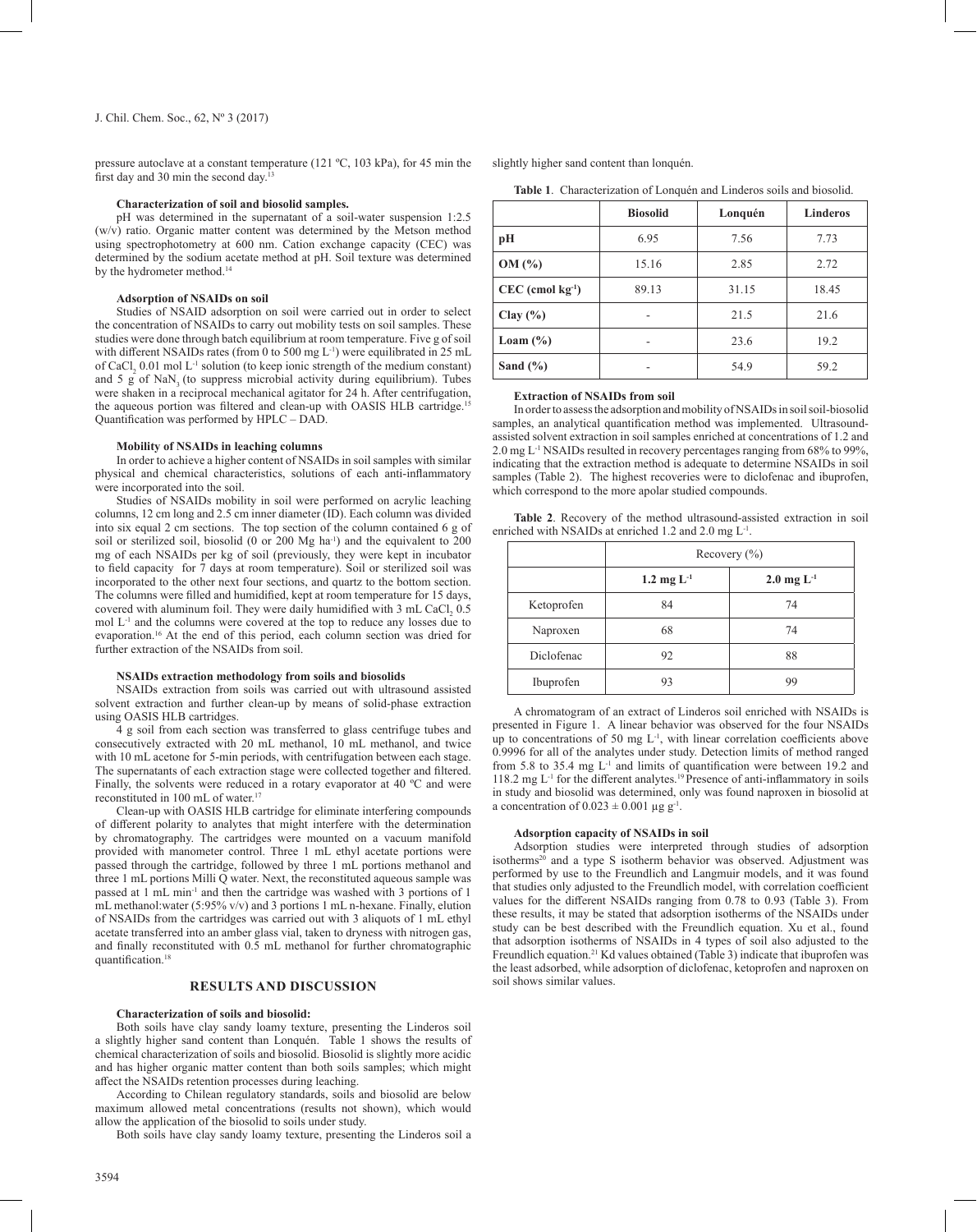

**Figure 1:** Chromatogram of Lonquén soil amended with a standard mixture of 10 mg L<sup>-1</sup> of each anti-inflammatory. t<sub>R:</sub> Ketoprofen 8.1 min, Naproxen 9.2 min, Diclofenac 14.2 min and Ibuprofen 19.6 min.

| Parameters |                                  | Ketoprofen | Naproxen  | Diclofenac | Ibuprofen |  |
|------------|----------------------------------|------------|-----------|------------|-----------|--|
| Freundlich | $Kd_{(L g)}^{-1}$                | 0.0419     | 0.0398    | 0.0422     | 0.0200    |  |
|            | $Kf_{(mg}^{n-1}Lg}^{-n-1}$       | 0.0579     | 0.0337    | 0.0806     | 0.0154    |  |
|            | Nf                               | 0.7959     | 0.9945    | 0.6108     | 1.0371    |  |
|            | $\mathbb{R}^2$                   | 0.8310     | 0.7867    | 0.9303     | 0.8289    |  |
| Langmuir   | $\frac{\text{Vm}}{\text{(mgg)}}$ | 2.9674     | $-0.0008$ | 2.0947     | $-2.6344$ |  |
|            | $K_{\frac{(\text{Lg})}{\sigma}}$ | 0.0128     | $-0.0035$ | 0.0183     | $-0.0049$ |  |
|            | $\mathbb{R}^2$                   | 0.0791     | 0.0062    | 0.4499     | 0.0516    |  |

**Table 3**. Parameters of Freundlich, Langmuir and Kd for adsorption of NSAIDs in Linderos soil.

### **Mobility of NSAIDs in Linderos and Lonquén soils**

Low mobility in the soil profile was observed for NSAID according to the results obtained, for both soils enriched with NSAIDs not treated with biosolid (Table 4). A decrease in the amount of each anti-inflammatory detected in the soil column profile was found. pKa of the NSAIDs are between 4.15 and 4.91<sup>6</sup>thus these will be found in neutral form in soils under study<sup>22</sup> and also have low polarity (log Kow between 3.12 and 4.51), presenting a greater interaction with the soil and therefore a low mobility in the soil profile.

| <b>LONQUÉN</b>      |                                 |       |       | <b>LINDEROS</b>           |  |       |       |       |       |
|---------------------|---------------------------------|-------|-------|---------------------------|--|-------|-------|-------|-------|
| Soil $(mg Kg^{-1})$ |                                 |       |       |                           |  |       |       |       |       |
| Section             | Ket                             | Nap   | Dic   | Ibu                       |  | Ket   | Nap   | Dic   | Ibu   |
| 1                   | 0.311                           | 0.243 | nd    | 0.175                     |  | 0.174 | 0.461 | 0.071 | 0.500 |
| $\overline{2}$      | 0.064                           | 0.073 | nd    | 0.030                     |  | 0.036 | 0.107 | nd    | 0.384 |
| $\mathfrak{Z}$      | 0.020                           | nd    | nd    | nd                        |  | 0.026 | nd    | nd    | 0.082 |
| 4                   | nd                              | nd    | nd    | nd                        |  | 0.019 | nd    | nd    | 0.015 |
|                     | Soil + biosolid (mg $Kg^{-1}$ ) |       |       |                           |  |       |       |       |       |
| Section             | Ket                             | Nap   | Dic   | Ibu                       |  | Ket   | Nap   | Dic   | Ibu   |
| 1                   | 0.090                           | 0.191 | nd    | 0.751                     |  | 0.310 | 0.458 | 0.228 | 0.665 |
| 2                   | 0.013                           | 0.081 | nd    | 0.179                     |  | 0.099 | 0.080 | nd    | 0.201 |
| 3                   | nd                              | nd    | nd    | nd                        |  | 0.027 | nd    | nd    | 0.100 |
| 4                   | nd                              | nd    | nd    | nd                        |  | nd    | nd    | nd    | nd    |
|                     |                                 |       |       | Sterilized soil (mg Kg-1) |  |       |       |       |       |
| Section             | Ket                             | Nap   | Dic   | Ibu                       |  | Ket   | Nap   | Dic   | Ibu   |
| 1                   | 0.064                           | nd    | 0.027 | 0.067                     |  | 0.189 | nd    | 0.082 | 0.094 |
| $\overline{c}$      | 0.052                           | nd    | 0.005 | 0.057                     |  | 0.100 | nd    | nd    | 0.067 |
| 3                   | 0.033                           | nd    | nd    | 0.032                     |  | 0.080 | nd    | nd    | 0.049 |
| $\overline{4}$      | nd                              | nd    | nd    | 0.022                     |  | 0.059 | nd    | nd    | 0.017 |

**Table 4**. NSAIDs content in Lonquén and Linderos soils, Lonquén and Linderos soils amended with biosolids and Lonquén and Linderos sterilized soils.